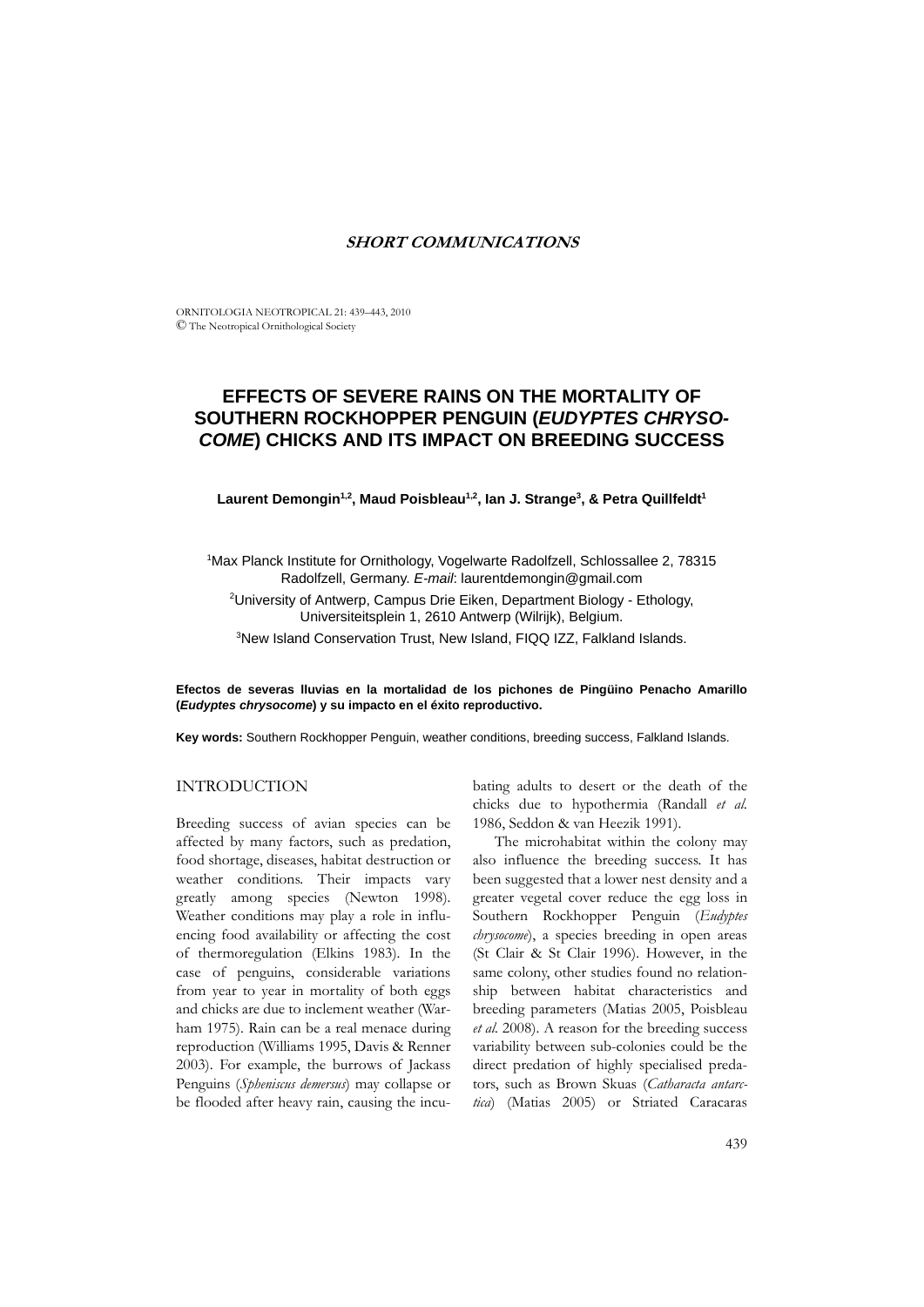### DEMONGIN *ET AL.*

(*Phalcoboenus australis*) (Liljesthröm *et al.* 2008). On the other hand, the exposure of birds to different weather conditions according to the microhabitat in the colony could also greatly influence the breeding success. For example, Adélie Penguins (*Pygoscelis adeliae*) favoured ridges in the colony as they are more likely to remain free of snow and meltwater (Moczydlowski 1989). These results highlight that the egg and chick mortality of seabirds may vary between different parts of the colony.

The reproduction of the Southern Rockhopper Penguin is highly standardized. They lay two eggs; the larger second egg usually hatches first, and the chick from the first egg generally dies of starvation within days after hatching (Poisbleau *et al.* 2008). In the Falkland Islands, more than 80% of the pairs retained both eggs until at least one hatched successfully (Lamey 1993, Demongin *et al.* 2010). The male then guards the chick(s) for 20–28 days with the female returning with food almost every afternoon, after which the chick waits in a crèche to be provisioned by both adults (Williams 1995). The chicks start to moult at 35–40 days old and fledge at 10 weeks old (Strange 1982).

In the Falkland Islands, continuous heavy rainfall coupled with low temperatures was considered as the second largest factor (predation being the first) in chick loss during the crèche period for Southern Rockhopper Penguin (Strange 1982). However, Strange (1982) did not quantify the survival rate in his study. In the present paper, we describe the effects of severe rain on mortality of Southern Rockhopper Penguin chicks according to the habitat of the sub-colonies and discuss its impact on the estimation of the breeding success.

## **METHODS**

The study was carried out at the "Settlement Colony" on New Island (51°43'S, 61°17'W), Falkland Islands, between October 2007 and

February 2008. The colony has approximately 5000 pairs of breeding Southern Rockhopper Penguins. Within the main part of the Settlement Colony we identified one sub-colony that was interspersed with and fringed by tussac grass (*Poa flabellata*), which provided a semi-open habitat (entitled the S-colony) and a second sub-colony in an open rocky area without vegetation (entitled the O-colony), both facing the south (Poisbleau *et al.* 2008). After the arrival of the first males back to the colony (early October), we visited the study sites daily to mark active nests and to record and follow breeding success, marking eggs and chicks with a unique code (for more details, see Poisbleau *et al.* 2008, in press). The laying period was highly synchronized, ranging from 27 October to 10 November (Poisbleau *et al.* 2009a, 2009b). The hatching period ranged from 2 to 15 December. The crèche period started at the end of December.

### **RESULTS**

On 2 and 10 January 2008, severe rainfall was recorded on the Falkland Islands (Fig. 1). On New Island, the local meteorological station recorded 120 mm of precipitation in 24 hours on 10 January, compared to 634 mm for the whole year in 2007. Moreover, this event was associated with low temperatures and high wind speeds (Fig. 1). On both occasions, the wind came from the south, hitting both of the sub-colonies with full force.

The chick survival rate was different according to dates and sub-colonies (Table 1). Among the chicks alive on first January, no chick died during the first rainfall in the Ocolony, but 68.2% died during the second rainfall. In the S-colony, the survival rates were quite similar between the two events, respectively 8.4% and 10.2%. We then observed that the mortality rate was not significantly different between the sub-colonies during the first rainfall (Mann-Whitney test,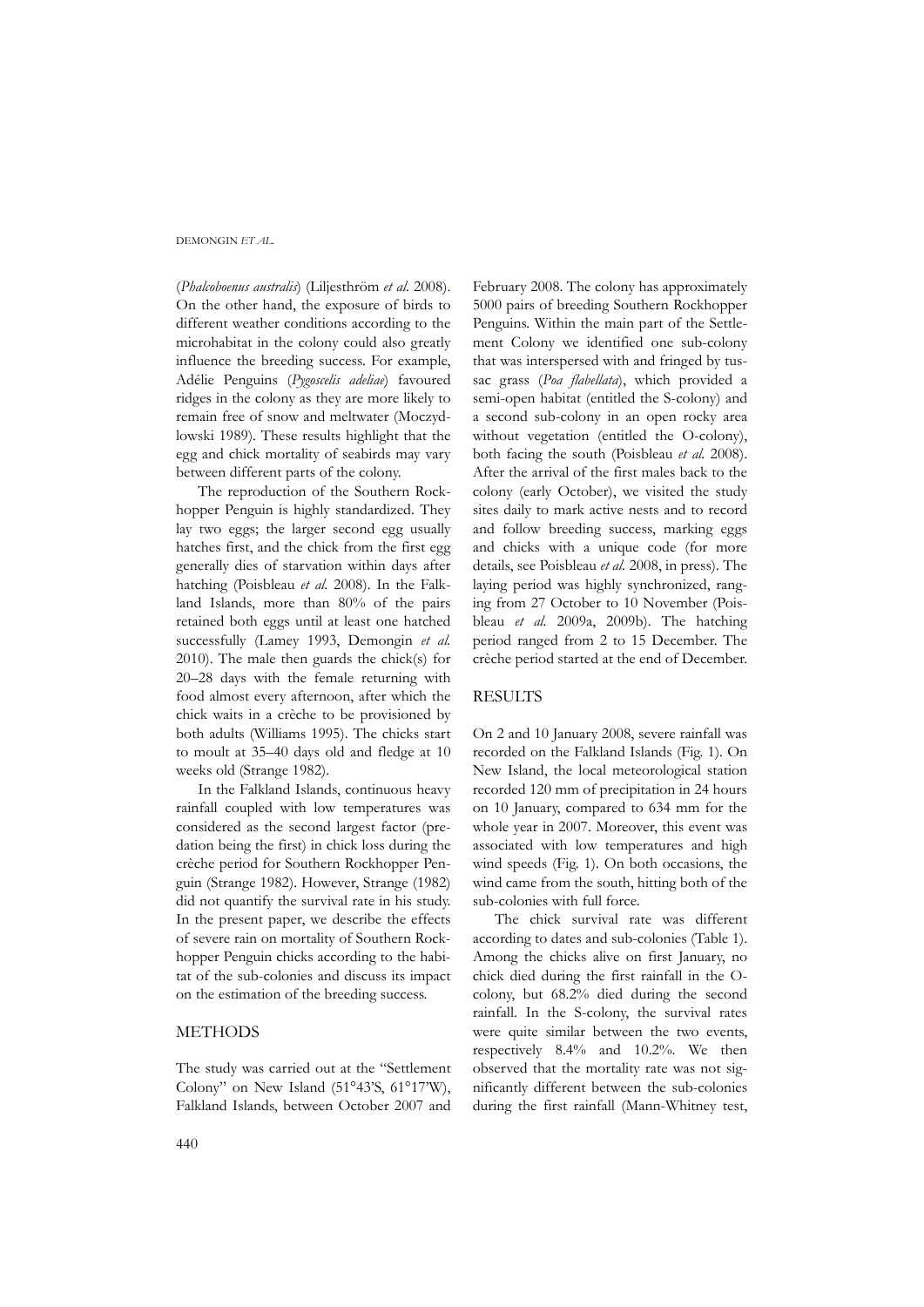SHORT COMMUNICATIONS



FIG. 1. Weather parameters at New Island from 1 December 2007 to 31 January 2008. Vertical bar: rain (sum per day, mm), Solid line: air temperature (mean per day, °C), Dash line: wind speed (mean per day,  $m/s$ ).

*U* = 1078, *P* = 0.160) while there was a significantly higher mortality in the O-colony than in the S-colony during the second rainfall (Mann-Whitney test, *U* = 453, *P* < 0.001). Post-mortem examination of 20 dead chicks revealed that their stomachs were full of fresh food, indicating that neither starvation nor the absence of parents was the cause of death.

# DISCUSSION

*Chick mortality.* At the beginning of January, the chicks of Southern Rockhopper Penguins had just started to gather in crèche. Therefore, the adults no longer protected them during the majority of the day. Although penguin chicks had attained full thermoregulatory capacity at this stage (Seddon & van Heezik 1991), they were still covered with down, and

not with waterproof adult-like feathers. In normal conditions, the mortality of chicks was very low once they reached eight days of age and was not related to the type of habitat of the sub-colonies (Poisbleau *et al.* 2008). Therefore, the breeding success should have been 0.66 chicks per nest this season instead of 0.49 without the observed harsh weather events (Table 1). The breeding success expected in 2008 before the heavy rainfall was very similar to the one recorded during the previous breeding season (0.69 chicks per nest, Poisbleau *et al.* 2008). These results suggest that both breeding seasons were not different in terms of breeding parameters but that rainfall was the factor responsible for the low success in 2008.

*Effects of habitat.* The impact of the rainfall on chick mortality differs significantly between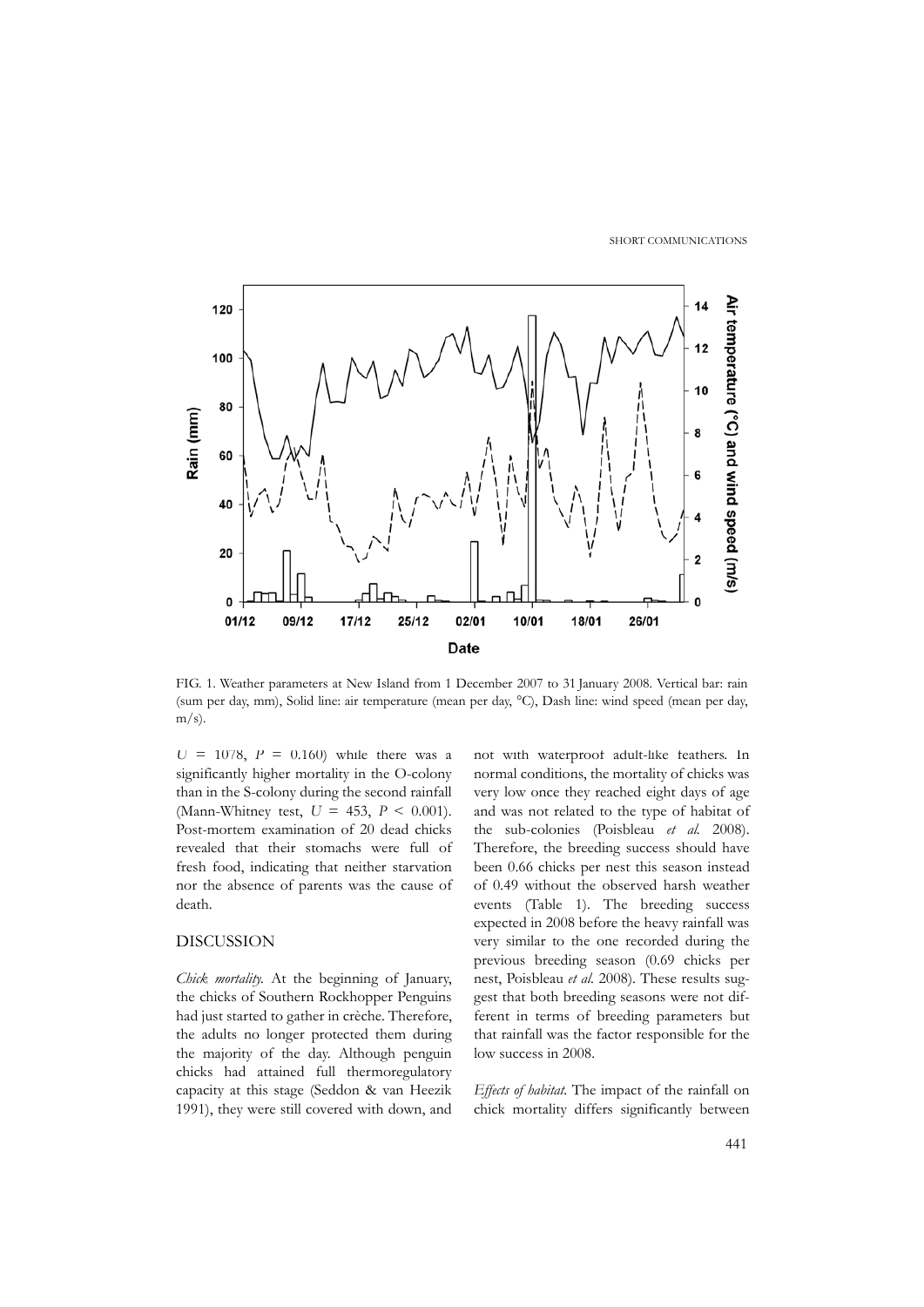DEMONGIN *ET AL.*

TABLE 1. Number of nests at laying and number of chicks according to dates in S- and O-colonies during the breeding season 2007–2008. The proportions are expressed as a percentage of the number of eggs at hatching.

| Sub-colony                        | S-colony    | $O$ -colony  | Total        |
|-----------------------------------|-------------|--------------|--------------|
| Nests at laying                   | 157         | 37           | 194          |
| Eggs at hatching                  | 137 (100%)  | 32 $(100\%)$ | $169(100\%)$ |
| Chicks alive the 1 Jan            | 107 (78.1%) | 22 (68.8%)   | 129 (76.3%)  |
| Chicks killed by rain the 2 Jan   | $9(6.6\%)$  | $0(0\%)$     | $9(5.3\%)$   |
| Chicks killed by rain the 10 Jan  | $10(7.3\%)$ | 15 (46.9%)   | $25(14.8\%)$ |
| Chicks alive the 12 Jan           | 88 (64.2%)  | $7(21.9\%)$  | $95(56.2\%)$ |
| Breeding success (chick per nest) | 0.56        | 0.19         | 0.49         |

sub-colonies. There were three times more deaths in chicks from an open rocky habitat without vegetal cover than in the semi-open habitat fringed by tussac grass. Indeed, the day after the second rain event we found many dead chicks hidden under small rocks in the O-colony. Obviously, this protection was far from adequate, highlighting the importance of tussac grass, areas of which have largely declined in the Falkland Islands since the  $19<sup>th</sup>$  century due to overgrazing and burning (Strange 2007). The contrasting results between different studies looking for a relationship between habitat characteristics and breeding parameters may also be explained by the possible effects of weather events.

*Estimation of breeding success.* In the Falkland Islands, the long-term monitoring of breeding success (chicks per nest) of rockhopper penguins is performed by double counting: one of the number of nests at incubation stage and one of the total number of chicks during crèche (Huin 2005). Small colonies or sections of large colonies are selected, and the overall breeding success is extrapolated. Such methods do not take into account the difference between sub-colonies, and especially of the differential impact of weather events on the breeding success. Our observations underline the necessity to count whole colonies or, when this is not possible, to sample

sub-colonies representative of the whole colonies.

*Conclusion.* Black-browed Albatrosses (*Thalassarche melanophrys*) and Imperial Cormorants (*Phalacrocorax albiventer*) breed in the same rookery. Both of their chicks were covered with down at the beginning of January but were too big to be protected by their parents during the day (pers. observ.). Similar to the penguins, they suffered from high mortality during the events reported here. These three species are long-lived birds with a low annual productivity, and it is improbable that their population growth rate could really be impacted by this type of punctual events. However, the repetition of such events in case of climate change could have a significant impact on the growth rates of these three species' populations.

#### ACKNOWLEDGMENTS

We are grateful to the New Island Conservation Trust for permission to work on the island and for providing accommodation. We thank Maria and Georgina Strange, Dan Birch, Riek van Noordwijk, and Paulo Catry for their support and advice during the field season. This study was funded by a grant provided by the Deutsche Forschungsgemeinschaft DFG (Qu 148/1-ff). The manuscript